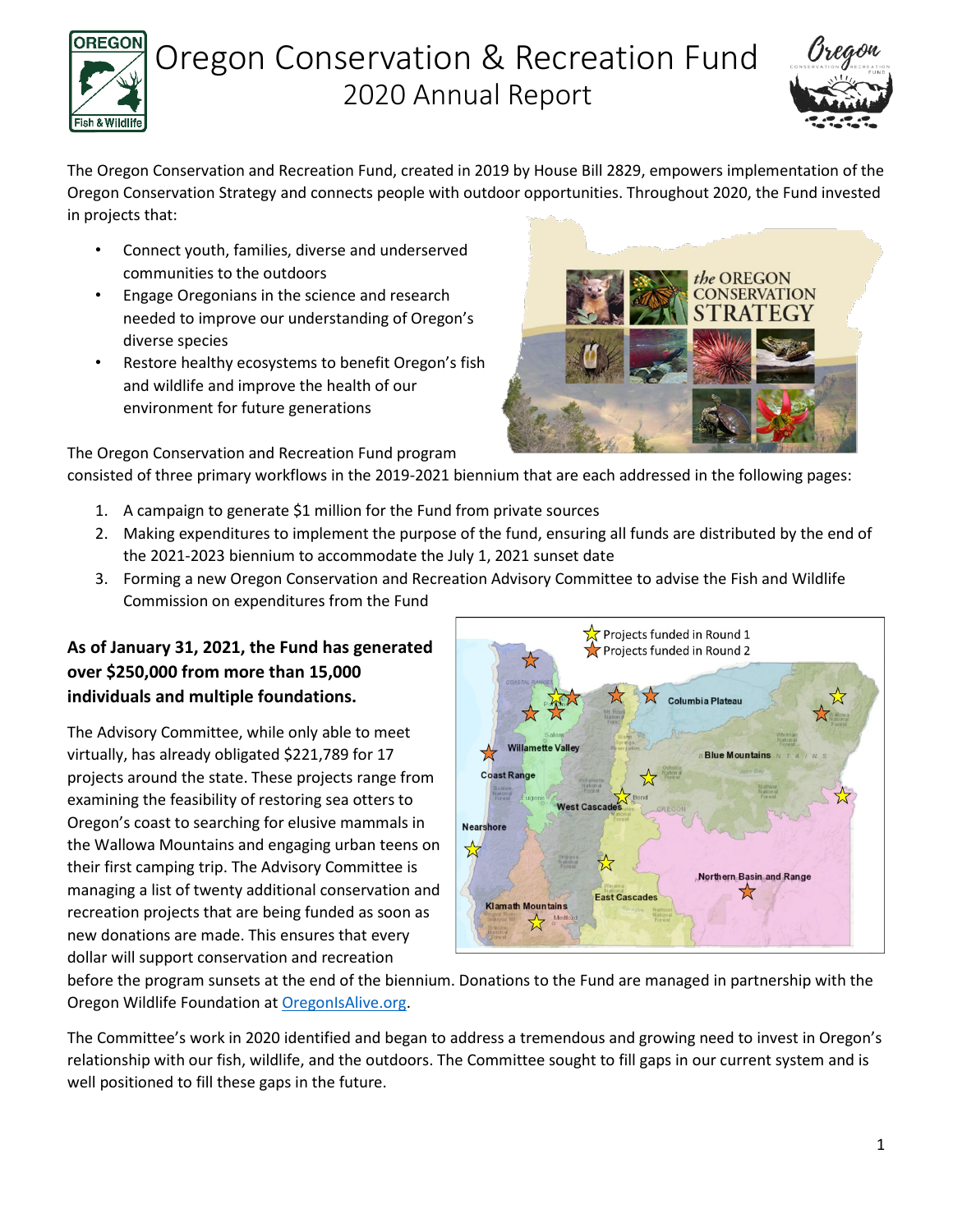



## Fundraising Campaign

Despite COVID-19, the highly impactful wildfire season, and a pandemic-induced recession, the Conservation and Recreation Fund has successfully raised over a quarter of a million dollars. As soon as the Fund was created, the Department of Fish and Wildlife partnered with the Oregon Wildlife Foundation to begin work on a private fundraising campaign. The Campaign kicked off with an event hosted by a variety of outdoor recreation partners and the First Gentleman in Bend in January 2020.



The arrival of the coronavirus pandemic and the associated financial downturn in March forced a major refocusing of the Campaign to an online, crowdsourcing effort. In July, a coalition of 64+ supporting organizations was launched in concert with a campaign website[, OregonIsAlive.org.](https://www.oregonisalive.org/) As of January 31, 2021, **over 15,000 individuals have made contributions to the Fund** through this website and as additions to purchases made through the Department of Fish and Wildlife's online sales portal.

On top of the generosity of Oregonians, major contributions have been received from the Oregon Wildlife Foundation, Gray Family Foundation, Oregon Wild, Rocky Mountain Elk Foundation, Starview Foundation, and the

Pew Charitable Trust. Many of these donations were made with the explicit expectation that their funds would be matched through the \$1 million special appropriation from the general fund, which was eliminated during the 2020 2<sup>nd</sup> Special Session to deal with the immediate health and economic crisis.

The coronavirus pandemic has underscored the importance of the natural world to our well-being. The Oregon Conservation and Recreation Fund is a meaningful opportunity for the state to grow its investment in protecting Oregon's outdoors and ensuring that all Oregonians have the opportunity to experience it.

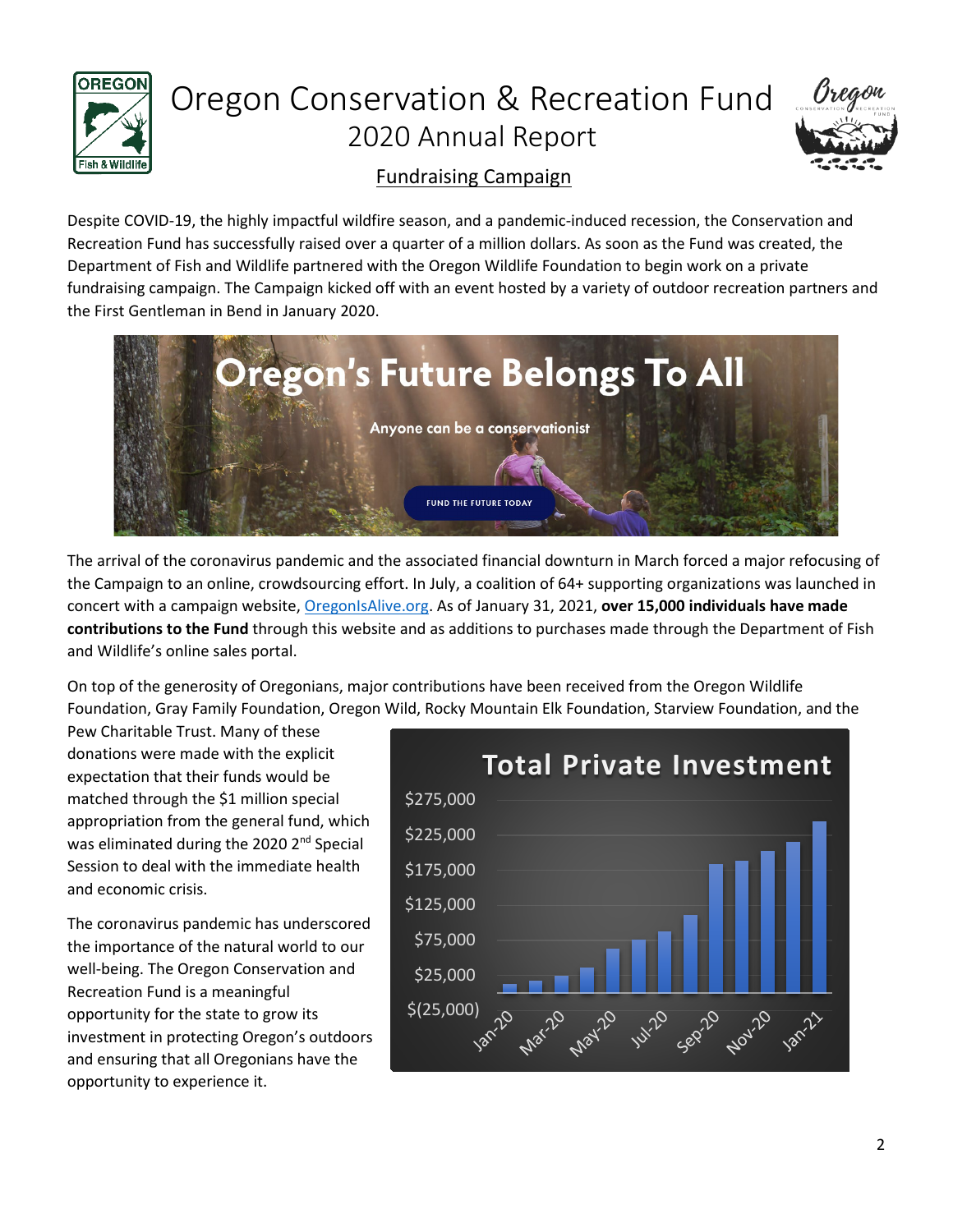



## Funded Projects

Given the nature of this limited duration Fund, the Committee decided to grant private dollars directly to partners and organizations that can undertake projects that meet the intent of the Fund this biennium. More details on these projects and all seventeen projects funded to date are described online: [www.oregonisalive.org/projects.](http://www.oregonisalive.org/projects)



#### **Exploring Nature in Lents**

Students from the Lents Youth Initiative, a program of ROSE Community Development, will experience increased exposure and awareness of natural areas in and around the Lents neighborhood of Portland and learn about careers in conservation and the environment.



**Western Pond Turtle Distribution in Yamhill County Using Community Science Volunteers** Yamhill County has the fewest documented reports of western pond turtles in the Lower Willamette watershed, greatly impeding our conservation of this species. This project seeks to engage community scientists in surveying for the presence of this species.



**Community Science for Conservation: The Pacific Northwest Bumble Bee Atlas** The Pacific Northwest Bumble Bee Atlas is a community science project aimed at tracking bumble bees, including multiple species of concern in Oregon. This will improve knowledge of their distributions, habitat associations, and life histories to inform conservation.



#### **Crooked River National Grasslands Sustainable Trails Project**

Community engagement will begin for the development of a sustainable trails plan for the Crooked River National Grassland to ensure that the plan will connect locals and visitors to public lands and reduce conflicts while protecting wildlife habitat and natural resources.



#### **Feasibility Study: Restoring Sea Otters to the Oregon Coast**

The Elakha Alliance will conduct an Economic Impact Assessment and engage in a public engagement strategy focused on coastal tribal communities and fisheries stakeholders related to the restoration of sea otters to the coast.



#### **Gilchrist Underpass Wildlife Directional Fencing**

The Oregon Hunters Association, the Oregon Department of Transportation (ODOT), and partners will install the directional fencing needed to guide animals to the newly constructed Gilchrist Wildlife Underpass on Highway 97 to reduce wildlife-vehicle collisions.



#### **Missing Link: A Service Learning Project**

Trout Unlimited and Caldera will engage public school students from central Oregon and urban youth from Portland, with restoration work conducted by the U.S. Forest Service. Each student will have field experiences available to study Link Creek and the Metolius River.